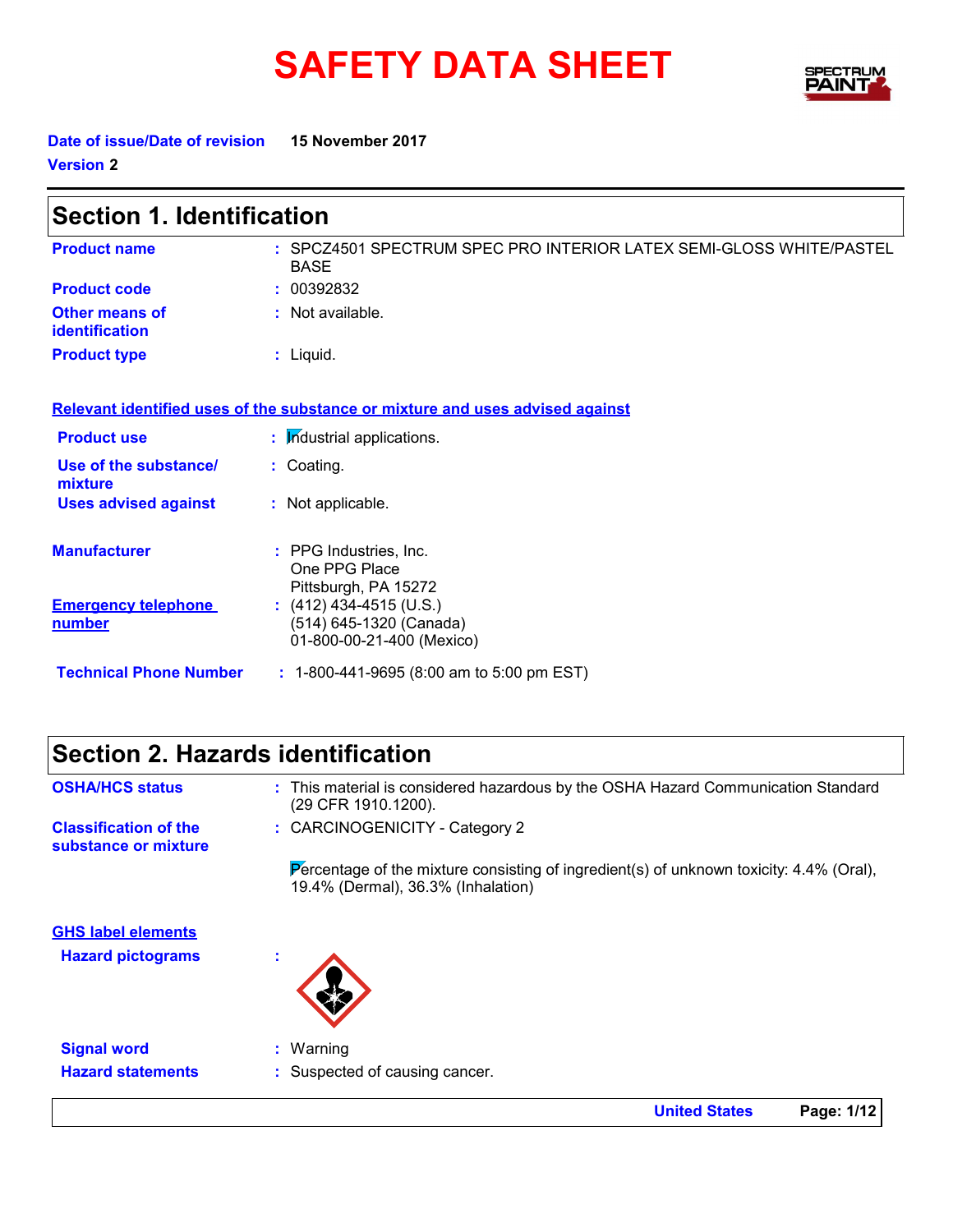#### **Product name SPCZ4501 SPECTRUM SPEC PRO INTERIOR LATEX SEMI-GLOSS WHITE/PASTEL BASE**

### **Section 2. Hazards identification**

| <b>Precautionary statements</b>            |                                                                                                                                                                                                          |
|--------------------------------------------|----------------------------------------------------------------------------------------------------------------------------------------------------------------------------------------------------------|
| <b>Prevention</b>                          | : Obtain special instructions before use. Do not handle until all safety precautions have<br>been read and understood. Wear protective gloves. Wear eye or face protection.<br>Wear protective clothing. |
| <b>Response</b>                            | : IF exposed or concerned: Get medical attention.                                                                                                                                                        |
| <b>Storage</b>                             | : Store locked up.                                                                                                                                                                                       |
| <b>Disposal</b>                            | Dispose of contents and container in accordance with all local, regional, national and<br>international regulations.                                                                                     |
| <b>Supplemental label</b><br>elements      | : Emits toxic fumes when heated.                                                                                                                                                                         |
| <b>Hazards not otherwise</b><br>classified | : None known.                                                                                                                                                                                            |

### **Section 3. Composition/information on ingredients**

| <b>Substance/mixture</b> | Mixture                                                                            |
|--------------------------|------------------------------------------------------------------------------------|
| <b>Product name</b>      | : SPCZ4501 SPECTRUM SPEC PRO INTERIOR LATEX SEMI-GLOSS WHITE/PASTEL<br><b>BASE</b> |

| Ingredient name  | $\frac{9}{6}$ | <b>CAS number</b> |
|------------------|---------------|-------------------|
| titanium dioxide | 10 - ≤20      | 13463-67-7        |
| Kaolin           | l≥1.0 - ≤5.0  | 1332-58-7         |

SUB codes represent substances without registered CAS Numbers.

Any concentration shown as a range is to protect confidentiality or is due to batch variation.

**There are no additional ingredients present which, within the current knowledge of the supplier and in the concentrations applicable, are classified as hazardous to health or the environment and hence require reporting in this section.**

**Occupational exposure limits, if available, are listed in Section 8.**

### **Section 4. First aid measures**

If ingestion, irritation, any type of overexposure or symptoms of overexposure occur during or persists after use of this product, contact a POISON CONTROL CENTER, EMERGENCY ROOM OR PHYSICIAN immediately; have Safety Data Sheet information available. Never give anything by mouth to an unconscious or convulsing person.

#### **Description of necessary first aid measures**

| <b>Eye contact</b>  | : Remove contact lenses, irrigate copiously with clean, fresh water, holding the eyelids<br>apart for at least 10 minutes and seek immediate medical advice.                                           |
|---------------------|--------------------------------------------------------------------------------------------------------------------------------------------------------------------------------------------------------|
| <b>Inhalation</b>   | : Remove to fresh air. Keep person warm and at rest. If not breathing, if breathing is<br>irregular or if respiratory arrest occurs, provide artificial respiration or oxygen by trained<br>personnel. |
| <b>Skin contact</b> | : Remove contaminated clothing and shoes. Wash skin thoroughly with soap and water<br>or use recognized skin cleanser. Do NOT use solvents or thinners.                                                |
| <b>Ingestion</b>    | : If swallowed, seek medical advice immediately and show this container or label. Keep<br>person warm and at rest. Do NOT induce vomiting.                                                             |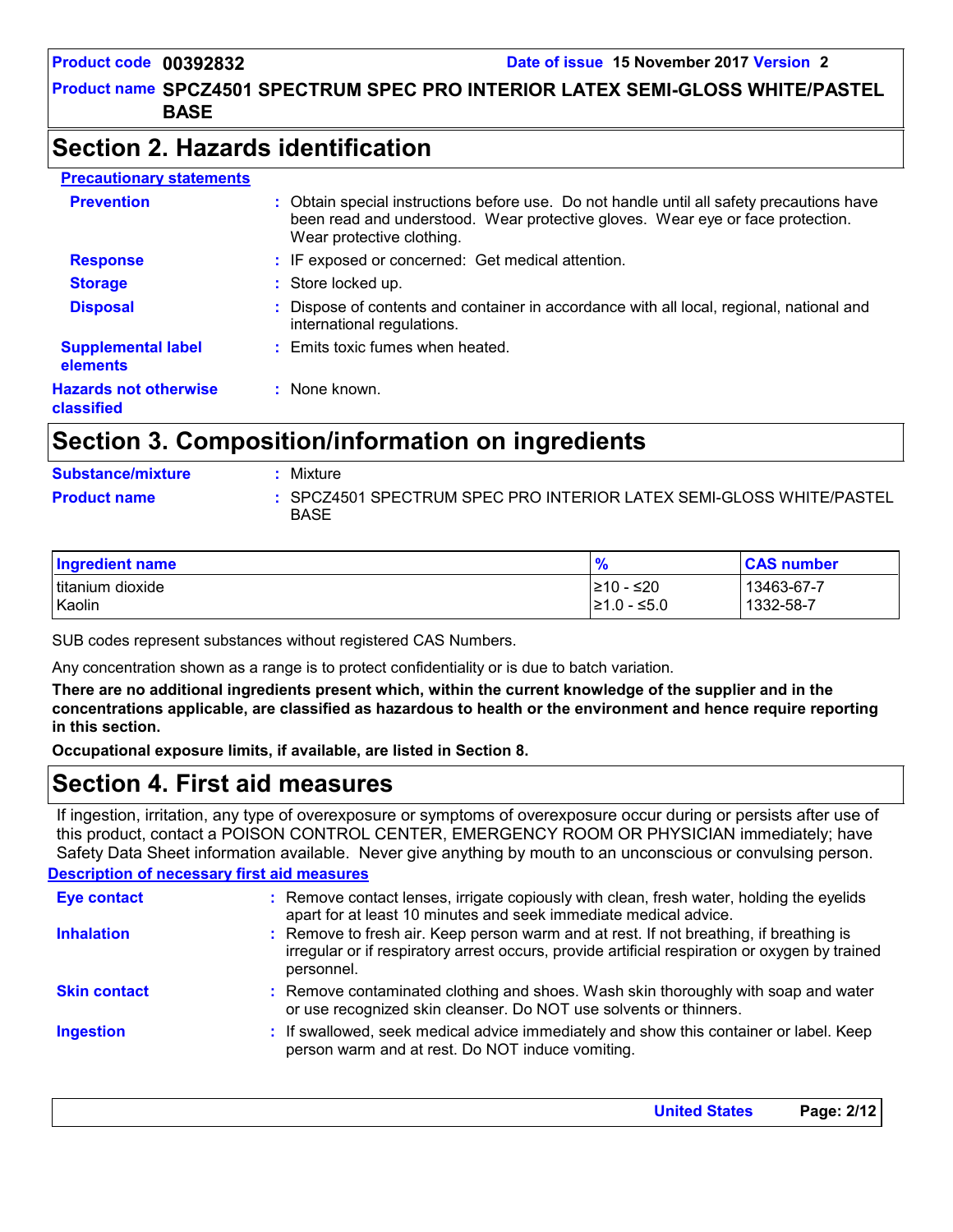### **Product name SPCZ4501 SPECTRUM SPEC PRO INTERIOR LATEX SEMI-GLOSS WHITE/PASTEL BASE**

### **Section 4. First aid measures**

| Most important symptoms/effects, acute and delayed |                                                                                                                                                                               |
|----------------------------------------------------|-------------------------------------------------------------------------------------------------------------------------------------------------------------------------------|
| <b>Potential acute health effects</b>              |                                                                                                                                                                               |
| Eye contact                                        | : No known significant effects or critical hazards.                                                                                                                           |
| <b>Inhalation</b>                                  | : No known significant effects or critical hazards.                                                                                                                           |
| <b>Skin contact</b>                                | : No known significant effects or critical hazards.                                                                                                                           |
| <b>Ingestion</b>                                   | : No known significant effects or critical hazards.                                                                                                                           |
| <b>Over-exposure signs/symptoms</b>                |                                                                                                                                                                               |
| <b>Eye contact</b>                                 | : No specific data.                                                                                                                                                           |
| <b>Inhalation</b>                                  | : No specific data.                                                                                                                                                           |
| <b>Skin contact</b>                                | : No specific data.                                                                                                                                                           |
| <b>Ingestion</b>                                   | : No specific data.                                                                                                                                                           |
|                                                    | Indication of immediate medical attention and special treatment needed, if necessary                                                                                          |
| <b>Notes to physician</b>                          | : Treat symptomatically. Contact poison treatment specialist immediately if large<br>quantities have been ingested or inhaled.                                                |
| <b>Specific treatments</b>                         | : No specific treatment.                                                                                                                                                      |
| <b>Protection of first-aiders</b>                  | : No action shall be taken involving any personal risk or without suitable training. It may<br>be dangerous to the person providing aid to give mouth-to-mouth resuscitation. |

#### **See toxicological information (Section 11)**

### **Section 5. Fire-fighting measures**

| <b>Extinguishing media</b>                               |                                                                                                                                                                                                     |
|----------------------------------------------------------|-----------------------------------------------------------------------------------------------------------------------------------------------------------------------------------------------------|
| <b>Suitable extinguishing</b><br>media                   | : Use an extinguishing agent suitable for the surrounding fire.                                                                                                                                     |
| <b>Unsuitable extinguishing</b><br>media                 | : None known.                                                                                                                                                                                       |
| <b>Specific hazards arising</b><br>from the chemical     | : In a fire or if heated, a pressure increase will occur and the container may burst.                                                                                                               |
| <b>Hazardous thermal</b><br>decomposition products       | Decomposition products may include the following materials:<br>carbon oxides<br>metal oxide/oxides                                                                                                  |
| <b>Special protective actions</b><br>for fire-fighters   | : Promptly isolate the scene by removing all persons from the vicinity of the incident if<br>there is a fire. No action shall be taken involving any personal risk or without suitable<br>training. |
| <b>Special protective</b><br>equipment for fire-fighters | Fire-fighters should wear appropriate protective equipment and self-contained breathing<br>apparatus (SCBA) with a full face-piece operated in positive pressure mode.                              |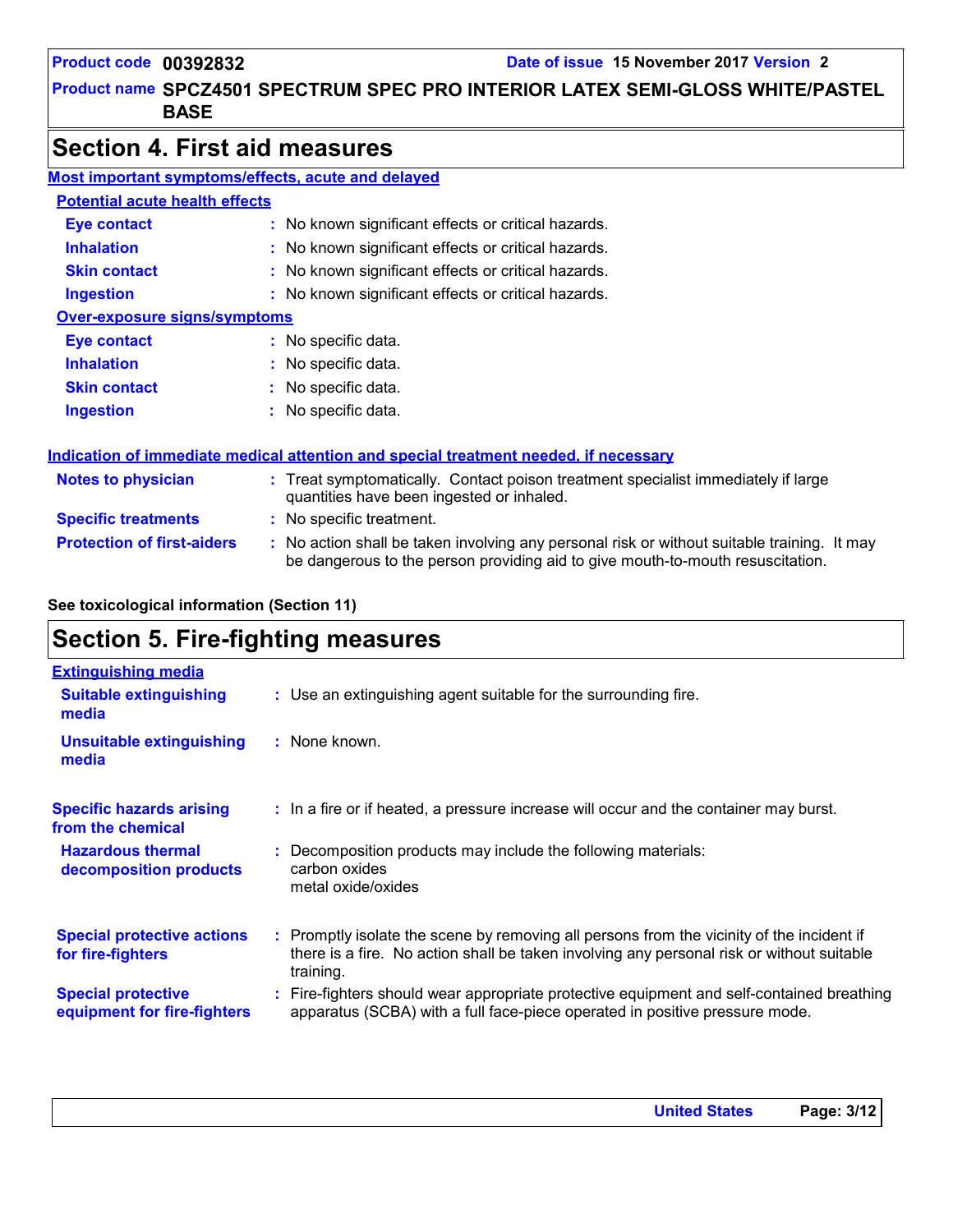**Product name SPCZ4501 SPECTRUM SPEC PRO INTERIOR LATEX SEMI-GLOSS WHITE/PASTEL BASE**

### **Section 6. Accidental release measures**

#### **Personal precautions, protective equipment and emergency procedures**

| For non-emergency<br>personnel                               | : No action shall be taken involving any personal risk or without suitable training.<br>Evacuate surrounding areas. Keep unnecessary and unprotected personnel from<br>entering. Do not touch or walk through spilled material. Avoid breathing vapor or mist.<br>Provide adequate ventilation. Wear appropriate respirator when ventilation is<br>inadequate. Put on appropriate personal protective equipment.                                                                                                                                                                                                                                                                                             |
|--------------------------------------------------------------|--------------------------------------------------------------------------------------------------------------------------------------------------------------------------------------------------------------------------------------------------------------------------------------------------------------------------------------------------------------------------------------------------------------------------------------------------------------------------------------------------------------------------------------------------------------------------------------------------------------------------------------------------------------------------------------------------------------|
| For emergency responders                                     | : If specialized clothing is required to deal with the spillage, take note of any information in<br>Section 8 on suitable and unsuitable materials. See also the information in "For non-<br>emergency personnel".                                                                                                                                                                                                                                                                                                                                                                                                                                                                                           |
| <b>Environmental precautions</b>                             | : Avoid dispersal of spilled material and runoff and contact with soil, waterways, drains<br>and sewers. Inform the relevant authorities if the product has caused environmental<br>pollution (sewers, waterways, soil or air).                                                                                                                                                                                                                                                                                                                                                                                                                                                                              |
| <b>Methods and materials for containment and cleaning up</b> |                                                                                                                                                                                                                                                                                                                                                                                                                                                                                                                                                                                                                                                                                                              |
| <b>Small spill</b>                                           | : Stop leak if without risk. Move containers from spill area. Dilute with water and mop up<br>if water-soluble. Alternatively, or if water-insoluble, absorb with an inert dry material and<br>place in an appropriate waste disposal container. Dispose of via a licensed waste<br>disposal contractor.                                                                                                                                                                                                                                                                                                                                                                                                     |
| <b>Large spill</b>                                           | : Stop leak if without risk. Move containers from spill area. Approach release from<br>upwind. Prevent entry into sewers, water courses, basements or confined areas. Wash<br>spillages into an effluent treatment plant or proceed as follows. Contain and collect<br>spillage with non-combustible, absorbent material e.g. sand, earth, vermiculite or<br>diatomaceous earth and place in container for disposal according to local regulations<br>(see Section 13). Dispose of via a licensed waste disposal contractor. Contaminated<br>absorbent material may pose the same hazard as the spilled product. Note: see<br>Section 1 for emergency contact information and Section 13 for waste disposal. |

### **Section 7. Handling and storage**

#### **Precautions for safe handling**

| <b>Protective measures</b> | : Put on appropriate personal protective equipment (see Section 8). Avoid exposure -<br>obtain special instructions before use. Do not handle until all safety precautions have<br>been read and understood. Do not get in eyes or on skin or clothing. Do not ingest.<br>Avoid breathing vapor or mist. If during normal use the material presents a respiratory<br>hazard, use only with adequate ventilation or wear appropriate respirator. Keep in the<br>original container or an approved alternative made from a compatible material, kept<br>tightly closed when not in use. Empty containers retain product residue and can be<br>hazardous. Do not reuse container. |
|----------------------------|--------------------------------------------------------------------------------------------------------------------------------------------------------------------------------------------------------------------------------------------------------------------------------------------------------------------------------------------------------------------------------------------------------------------------------------------------------------------------------------------------------------------------------------------------------------------------------------------------------------------------------------------------------------------------------|
| <b>Special precautions</b> | : If this material is part of a multiple component system, read the Safety Data Sheet(s) for<br>the other component or components before blending as the resulting mixture may have<br>the hazards of all of its parts.                                                                                                                                                                                                                                                                                                                                                                                                                                                        |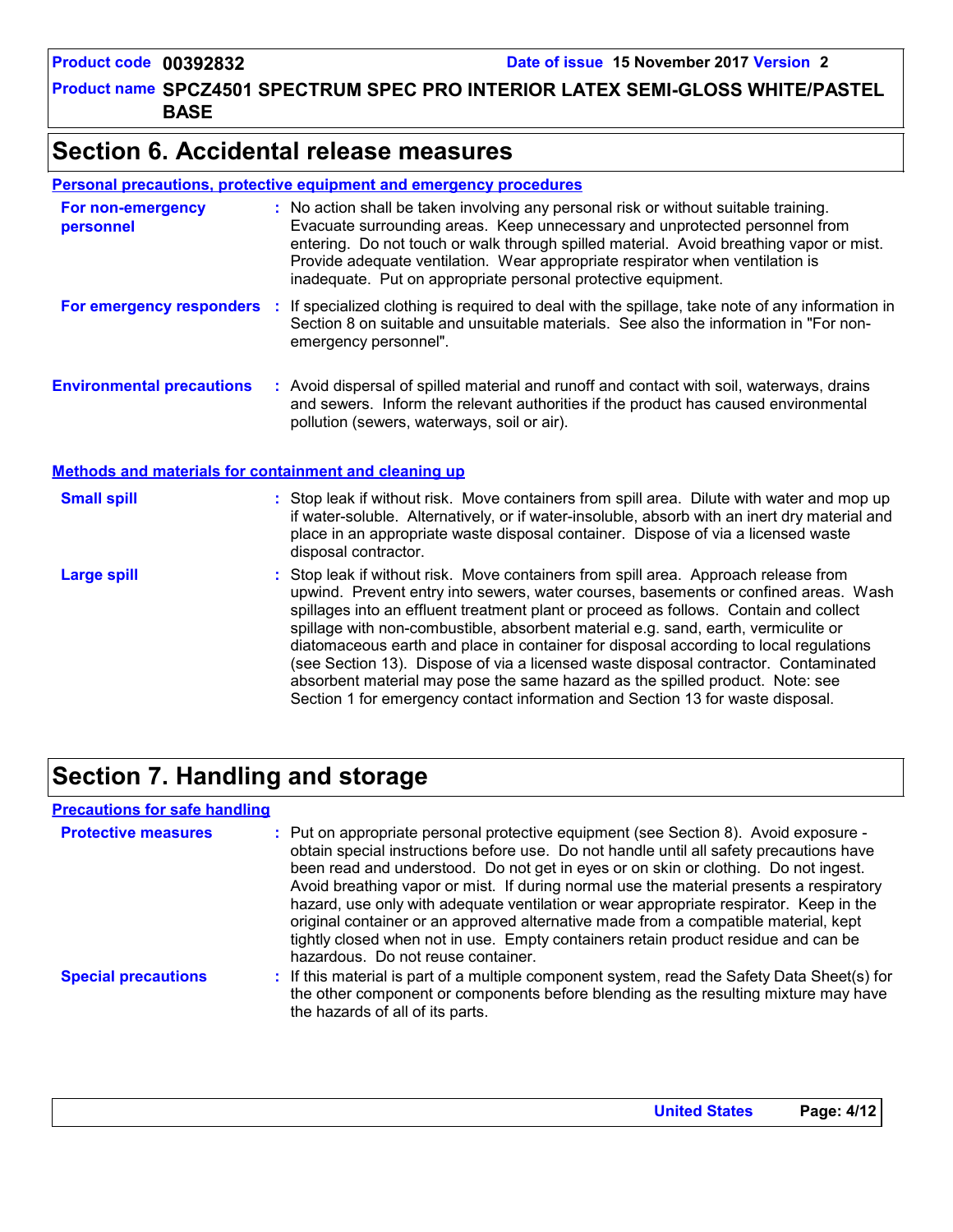**Product name SPCZ4501 SPECTRUM SPEC PRO INTERIOR LATEX SEMI-GLOSS WHITE/PASTEL BASE**

### **Section 7. Handling and storage**

| <b>Advice on general</b><br>occupational hygiene                                 | : Eating, drinking and smoking should be prohibited in areas where this material is<br>handled, stored and processed. Workers should wash hands and face before eating,<br>drinking and smoking. Remove contaminated clothing and protective equipment before<br>entering eating areas. See also Section 8 for additional information on hygiene<br>measures.                                                                                                                                                                                                                                         |
|----------------------------------------------------------------------------------|-------------------------------------------------------------------------------------------------------------------------------------------------------------------------------------------------------------------------------------------------------------------------------------------------------------------------------------------------------------------------------------------------------------------------------------------------------------------------------------------------------------------------------------------------------------------------------------------------------|
| <b>Conditions for safe storage,</b><br>including any<br><b>incompatibilities</b> | Do not store below the following temperature: $5^{\circ}$ C (41 <sup>o</sup> F). Store in accordance with<br>÷.<br>local regulations. Store in original container protected from direct sunlight in a dry, cool<br>and well-ventilated area, away from incompatible materials (see Section 10) and food<br>and drink. Keep container tightly closed and sealed until ready for use. Containers that<br>have been opened must be carefully resealed and kept upright to prevent leakage. Do<br>not store in unlabeled containers. Use appropriate containment to avoid environmental<br>contamination. |

### **Section 8. Exposure controls/personal protection**

#### **Control parameters**

#### **Occupational exposure limits**

| <b>Ingredient name</b>                                                                                         | <b>Exposure limits</b>                                                                   |  |  |  |
|----------------------------------------------------------------------------------------------------------------|------------------------------------------------------------------------------------------|--|--|--|
| <b>titanium</b> dioxide                                                                                        | OSHA PEL (United States, 6/2016).<br>TWA: 15 mg/m <sup>3</sup> 8 hours. Form: Total dust |  |  |  |
|                                                                                                                | <b>ACGIH TLV (United States, 3/2017).</b>                                                |  |  |  |
|                                                                                                                | TWA: 10 mg/m <sup>3</sup> 8 hours.                                                       |  |  |  |
| l Kaolin                                                                                                       | ACGIH TLV (United States, 3/2017).                                                       |  |  |  |
|                                                                                                                | TWA: 2 mg/m <sup>3</sup> 8 hours. Form: Respirable                                       |  |  |  |
|                                                                                                                | fraction                                                                                 |  |  |  |
|                                                                                                                | OSHA PEL (United States, 6/2016).                                                        |  |  |  |
|                                                                                                                | TWA: 5 mg/m <sup>3</sup> 8 hours. Form: Respirable                                       |  |  |  |
|                                                                                                                | fraction                                                                                 |  |  |  |
|                                                                                                                | TWA: 15 mg/m <sup>3</sup> 8 hours. Form: Total dust                                      |  |  |  |
| Key to abbreviations                                                                                           |                                                                                          |  |  |  |
| = Acceptable Maximum Peak<br>A                                                                                 | S<br>= Potential skin absorption                                                         |  |  |  |
| <b>ACGIH</b><br>= American Conference of Governmental Industrial Hygienists.                                   | = Respiratory sensitization<br><b>SR</b>                                                 |  |  |  |
| C<br>$=$ Ceiling Limit                                                                                         | SS<br>$=$ Skin sensitization                                                             |  |  |  |
| F<br>$=$ Fume<br><b>IPEL</b>                                                                                   | <b>STEL</b><br>= Short term Exposure limit values<br>TD<br>$=$ Total dust                |  |  |  |
| = Internal Permissible Exposure Limit<br><b>OSHA</b><br>= Occupational Safety and Health Administration.       | <b>TLV</b><br>= Threshold Limit Value                                                    |  |  |  |
| R<br>= Respirable                                                                                              | <b>TWA</b><br>= Time Weighted Average                                                    |  |  |  |
| Z<br>= OSHA 29 CFR 1910.1200 Subpart Z - Toxic and Hazardous Substances                                        |                                                                                          |  |  |  |
| Consult local authorities for acceptable exposure limits.                                                      |                                                                                          |  |  |  |
| <b>Recommended monitoring :</b> If this product contains ingredients with exposure limits, personal, workplace |                                                                                          |  |  |  |

#### **procedures** atmosphere or biological monitoring may be required to determine the effectiveness of the ventilation or other control measures and/or the necessity to use respiratory protective equipment. Reference should be made to appropriate monitoring standards. Reference to national guidance documents for methods for the determination of

hazardous substances will also be required.

#### **Appropriate engineering controls**

**:** If user operations generate dust, fumes, gas, vapor or mist, use process enclosures, local exhaust ventilation or other engineering controls to keep worker exposure to airborne contaminants below any recommended or statutory limits.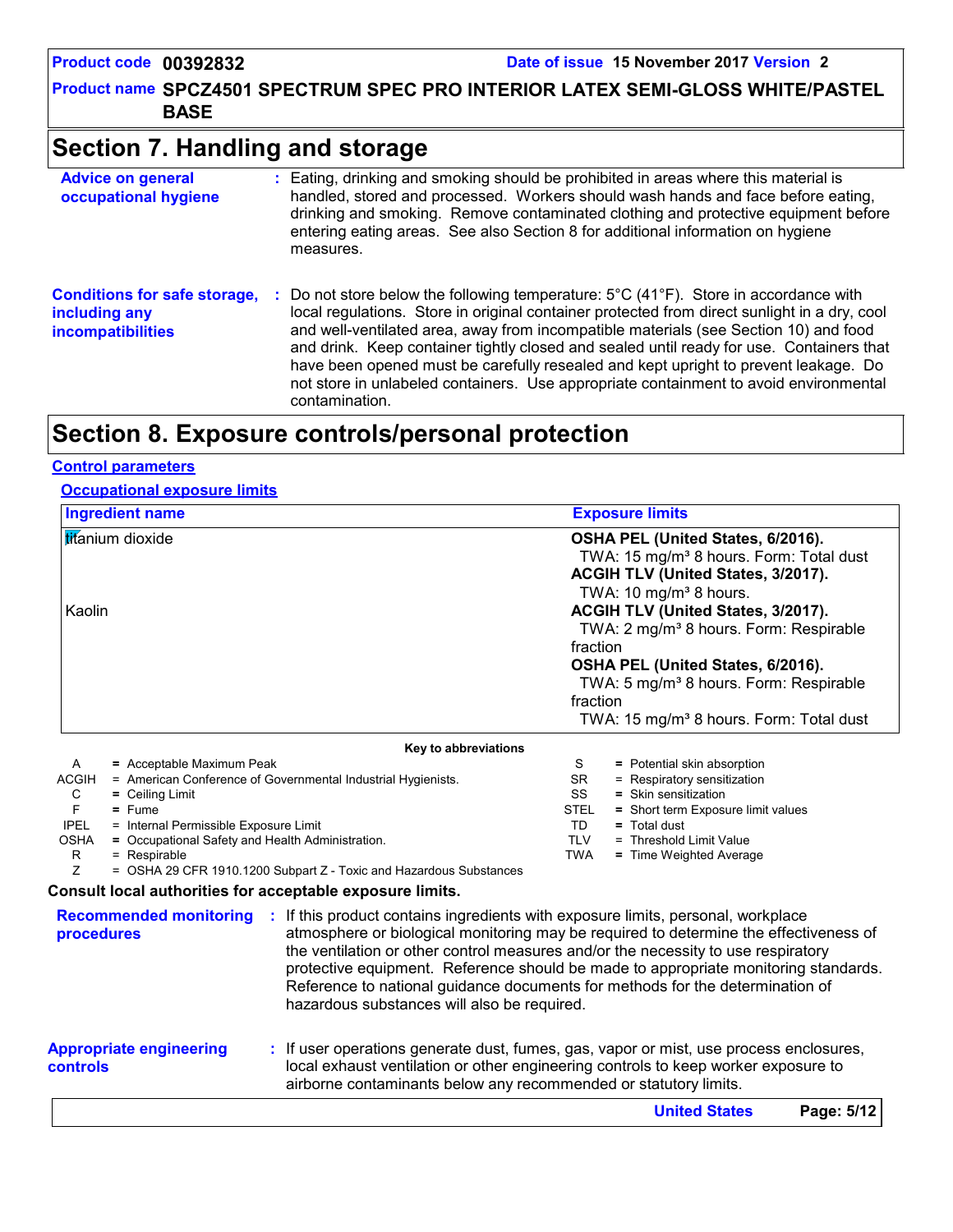**Product name SPCZ4501 SPECTRUM SPEC PRO INTERIOR LATEX SEMI-GLOSS WHITE/PASTEL BASE**

### **Section 8. Exposure controls/personal protection**

**Environmental exposure controls :** Emissions from ventilation or work process equipment should be checked to ensure they comply with the requirements of environmental protection legislation. In some cases, fume scrubbers, filters or engineering modifications to the process equipment will be necessary to reduce emissions to acceptable levels.

#### **Individual protection measures**

| <b>Hygiene measures</b>                              | : Wash hands, forearms and face thoroughly after handling chemical products, before<br>eating, smoking and using the lavatory and at the end of the working period.<br>Appropriate techniques should be used to remove potentially contaminated clothing.<br>Wash contaminated clothing before reusing. Ensure that eyewash stations and safety<br>showers are close to the workstation location.                                                                                                                                                                                                                      |
|------------------------------------------------------|------------------------------------------------------------------------------------------------------------------------------------------------------------------------------------------------------------------------------------------------------------------------------------------------------------------------------------------------------------------------------------------------------------------------------------------------------------------------------------------------------------------------------------------------------------------------------------------------------------------------|
| <b>Eye/face protection</b><br><b>Skin protection</b> | : Safety glasses with side shields.                                                                                                                                                                                                                                                                                                                                                                                                                                                                                                                                                                                    |
| <b>Hand protection</b>                               | : Chemical-resistant, impervious gloves complying with an approved standard should be<br>worn at all times when handling chemical products if a risk assessment indicates this is<br>necessary. Considering the parameters specified by the glove manufacturer, check<br>during use that the gloves are still retaining their protective properties. It should be<br>noted that the time to breakthrough for any glove material may be different for different<br>glove manufacturers. In the case of mixtures, consisting of several substances, the<br>protection time of the gloves cannot be accurately estimated. |
| <b>Body protection</b>                               | : Personal protective equipment for the body should be selected based on the task being<br>performed and the risks involved and should be approved by a specialist before<br>handling this product.                                                                                                                                                                                                                                                                                                                                                                                                                    |
| <b>Other skin protection</b>                         | : Appropriate footwear and any additional skin protection measures should be selected<br>based on the task being performed and the risks involved and should be approved by a<br>specialist before handling this product.                                                                                                                                                                                                                                                                                                                                                                                              |
| <b>Respiratory protection</b>                        | : Respirator selection must be based on known or anticipated exposure levels, the<br>hazards of the product and the safe working limits of the selected respirator. If workers<br>are exposed to concentrations above the exposure limit, they must use appropriate,<br>certified respirators. Use a properly fitted, air-purifying or air-fed respirator complying<br>with an approved standard if a risk assessment indicates this is necessary.                                                                                                                                                                     |

### **Section 9. Physical and chemical properties**

| <b>Appearance</b>                |                                                                      |
|----------------------------------|----------------------------------------------------------------------|
| <b>Physical state</b>            | $:$ Liquid.                                                          |
| <b>Color</b>                     | : Various                                                            |
| <b>Odor</b>                      | : Characteristic.                                                    |
| <b>Odor threshold</b>            | $\cdot$ Not available.                                               |
| рH                               | : 8.5                                                                |
| <b>Melting point</b>             | $:$ Not available.                                                   |
| <b>Boiling point</b>             | : $100^{\circ}$ C (212 $^{\circ}$ F)                                 |
| <b>Flash point</b>               | : Closed cup: Not applicable. [Product does not sustain combustion.] |
| <b>Auto-ignition temperature</b> | $:$ Not available.                                                   |
| <b>Decomposition temperature</b> | $:$ Not available.                                                   |
| <b>Flammability (solid, gas)</b> | $:$ Not available.                                                   |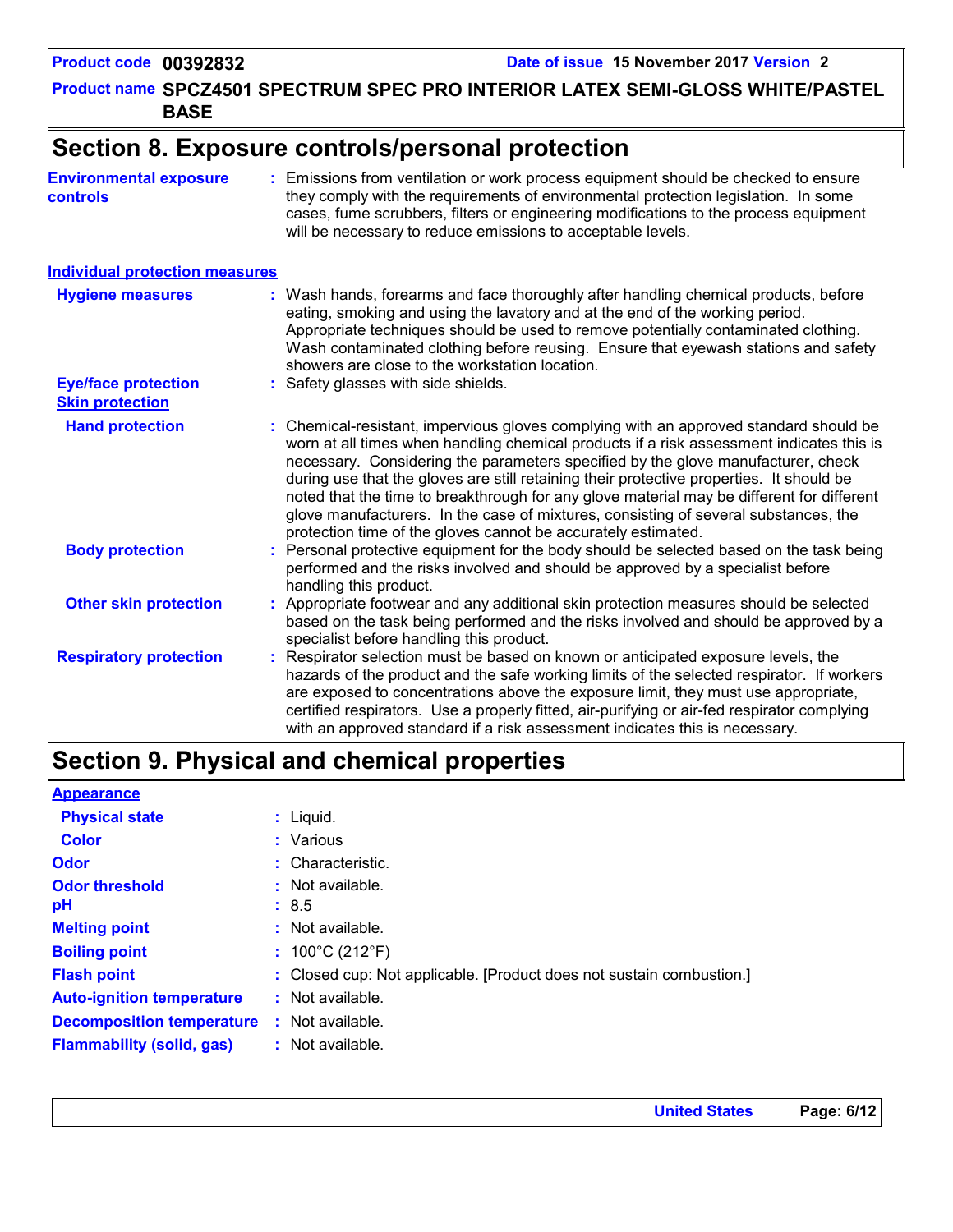#### **Product name SPCZ4501 SPECTRUM SPEC PRO INTERIOR LATEX SEMI-GLOSS WHITE/PASTEL BASE**

### **Section 9. Physical and chemical properties**

| <b>Lower and upper explosive</b><br>(flammable) limits | : Not available.                                               |
|--------------------------------------------------------|----------------------------------------------------------------|
| <b>Evaporation rate</b>                                | $\therefore$ 0.05 (butyl acetate = 1)                          |
| <b>Vapor pressure</b>                                  | : 3.3 kPa (25 mm Hg) [room temperature]                        |
| <b>Vapor density</b>                                   | : Not available.                                               |
| <b>Relative density</b>                                | : 1.16                                                         |
| Density (lbs / gal)                                    | : 9.68                                                         |
| <b>Solubility</b>                                      | : Soluble in the following materials: cold water.              |
| <b>Partition coefficient: n-</b><br>octanol/water      | $:$ Not available.                                             |
| <b>Viscosity</b>                                       | : Kinematic (40°C (104°F)): >0.21 cm <sup>2</sup> /s (>21 cSt) |
| <b>Volatility</b>                                      | : 70% ( $v/v$ ), 60.265% ( $w/w$ )                             |
| $%$ Solid. (w/w)                                       | : 39.735                                                       |

## **Section 10. Stability and reactivity**

| <b>Reactivity</b>                                   | : No specific test data related to reactivity available for this product or its ingredients.                                                  |
|-----------------------------------------------------|-----------------------------------------------------------------------------------------------------------------------------------------------|
| <b>Chemical stability</b>                           | : The product is stable.                                                                                                                      |
| <b>Possibility of hazardous</b><br><b>reactions</b> | : Under normal conditions of storage and use, hazardous reactions will not occur.                                                             |
| <b>Conditions to avoid</b>                          | : When exposed to high temperatures may produce hazardous decomposition products.<br>Refer to protective measures listed in sections 7 and 8. |
| <b>Incompatible materials</b>                       | : Keep away from the following materials to prevent strong exothermic reactions:<br>oxidizing agents, strong alkalis, strong acids.           |
| <b>Hazardous decomposition</b><br>products          | Decomposition products may include the following materials: carbon monoxide, carbon<br>dioxide, smoke, oxides of nitrogen.                    |

### **Section 11. Toxicological information**

#### **Information on toxicological effects**

| <b>Acute toxicity</b>                                    |                                                      |                                                    |                           |                 |
|----------------------------------------------------------|------------------------------------------------------|----------------------------------------------------|---------------------------|-----------------|
| <b>Product/ingredient name</b>                           | <b>Result</b>                                        | <b>Species</b>                                     | <b>Dose</b>               | <b>Exposure</b> |
| titanium dioxide<br>Kaolin                               | LD50 Oral<br>LD50 Oral                               | Rat<br>Rat                                         | $>11$ g/kg<br>>5000 mg/kg |                 |
| <b>Conclusion/Summary</b><br><b>Irritation/Corrosion</b> | : There are no data available on the mixture itself. |                                                    |                           |                 |
| <b>Conclusion/Summary</b><br><b>Skin</b>                 |                                                      | There are no data available on the mixture itself. |                           |                 |
|                                                          |                                                      |                                                    | <b>United States</b>      | Page: 7/12      |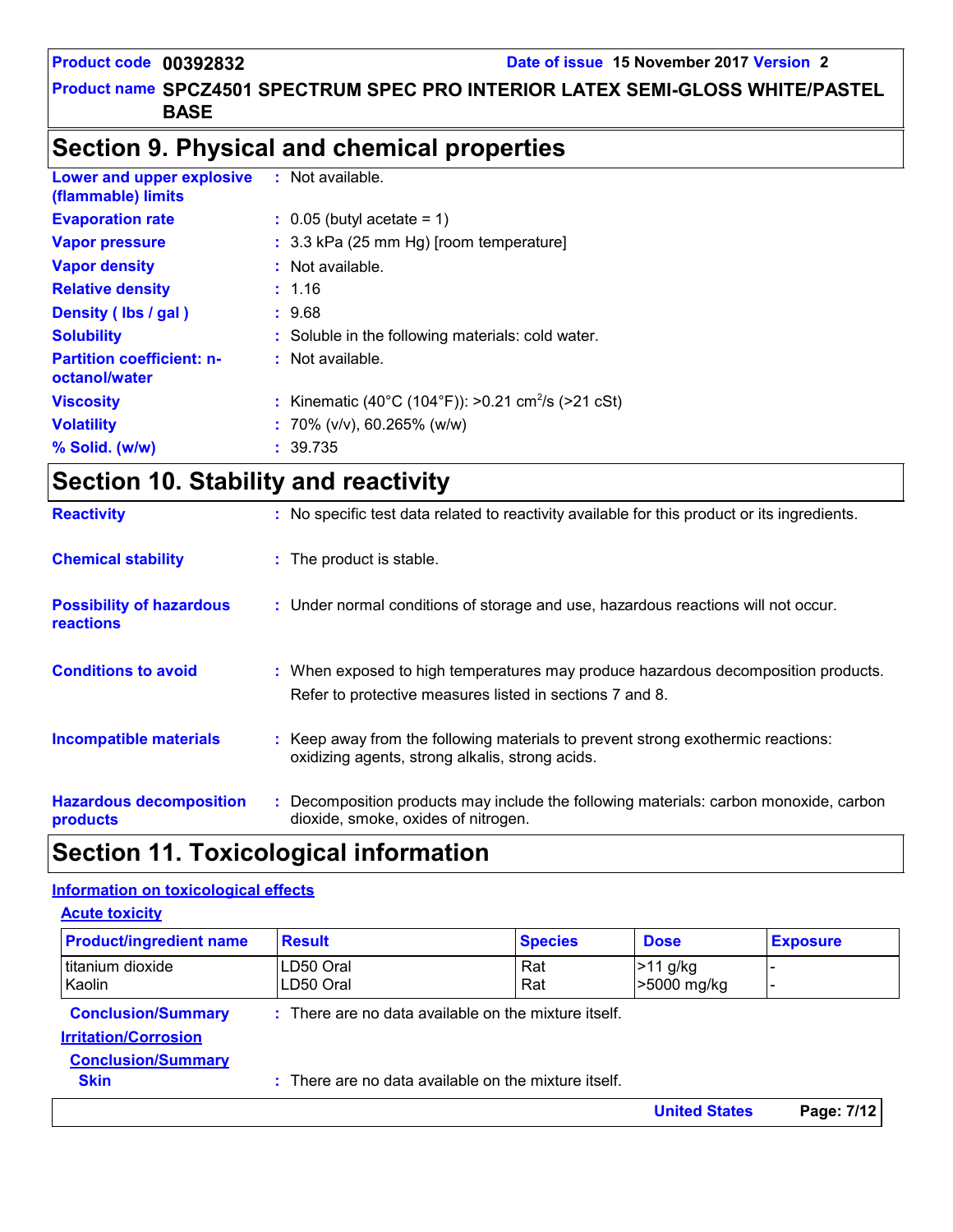**Product name SPCZ4501 SPECTRUM SPEC PRO INTERIOR LATEX SEMI-GLOSS WHITE/PASTEL BASE**

### **Section 11. Toxicological information**

| Deaduatlingenations nome  | <b>OCUA</b> | IADC | NTD                                                    |
|---------------------------|-------------|------|--------------------------------------------------------|
| <b>Classification</b>     |             |      |                                                        |
| <b>Conclusion/Summary</b> |             |      | $:$ There are no data available on the mixture itself. |
| <b>Carcinogenicity</b>    |             |      |                                                        |
| <b>Conclusion/Summary</b> |             |      | : There are no data available on the mixture itself.   |
| <b>Mutagenicity</b>       |             |      |                                                        |
| <b>Respiratory</b>        |             |      | : There are no data available on the mixture itself.   |
| <b>Skin</b>               |             |      | $:$ There are no data available on the mixture itself. |
| <b>Conclusion/Summary</b> |             |      |                                                        |
| <b>Sensitization</b>      |             |      |                                                        |
| <b>Respiratory</b>        |             |      | : There are no data available on the mixture itself.   |
| <b>Eves</b>               |             |      | $:$ There are no data available on the mixture itself. |

| <b>Product/ingredient name</b> | <b>OSHA</b> | <b>IARC</b> |  |
|--------------------------------|-------------|-------------|--|
| titanium dioxide               |             | Ω⊏<br>∠⊏    |  |

**Carcinogen Classification code:**

**IARC: 1, 2A, 2B, 3, 4 NTP: Known to be a human carcinogen; Reasonably anticipated to be a human carcinogen OSHA: + Not listed/not regulated: -**

#### **Reproductive toxicity**

**Conclusion/Summary :**

There are no data available on the mixture itself.

#### **Teratogenicity**

**Conclusion/Summary :** There are no data available on the mixture itself.

#### **Specific target organ toxicity (single exposure)**

Not available.

#### **Specific target organ toxicity (repeated exposure)**

Not available.

**Target organs :** Contains material which causes damage to the following organs: eyes. Contains material which may cause damage to the following organs: lungs, upper respiratory tract, stomach.

#### **Aspiration hazard**

Not available.

#### **Information on the likely routes of exposure**

### **Potential acute health effects Inhalation :** No known significant effects or critical hazards. **Ingestion :** No known significant effects or critical hazards. **Skin contact become the contact :** No known significant effects or critical hazards. **Eye contact :** No known significant effects or critical hazards. **Over-exposure signs/symptoms Eye contact :** No specific data.

**United States Page: 8/12**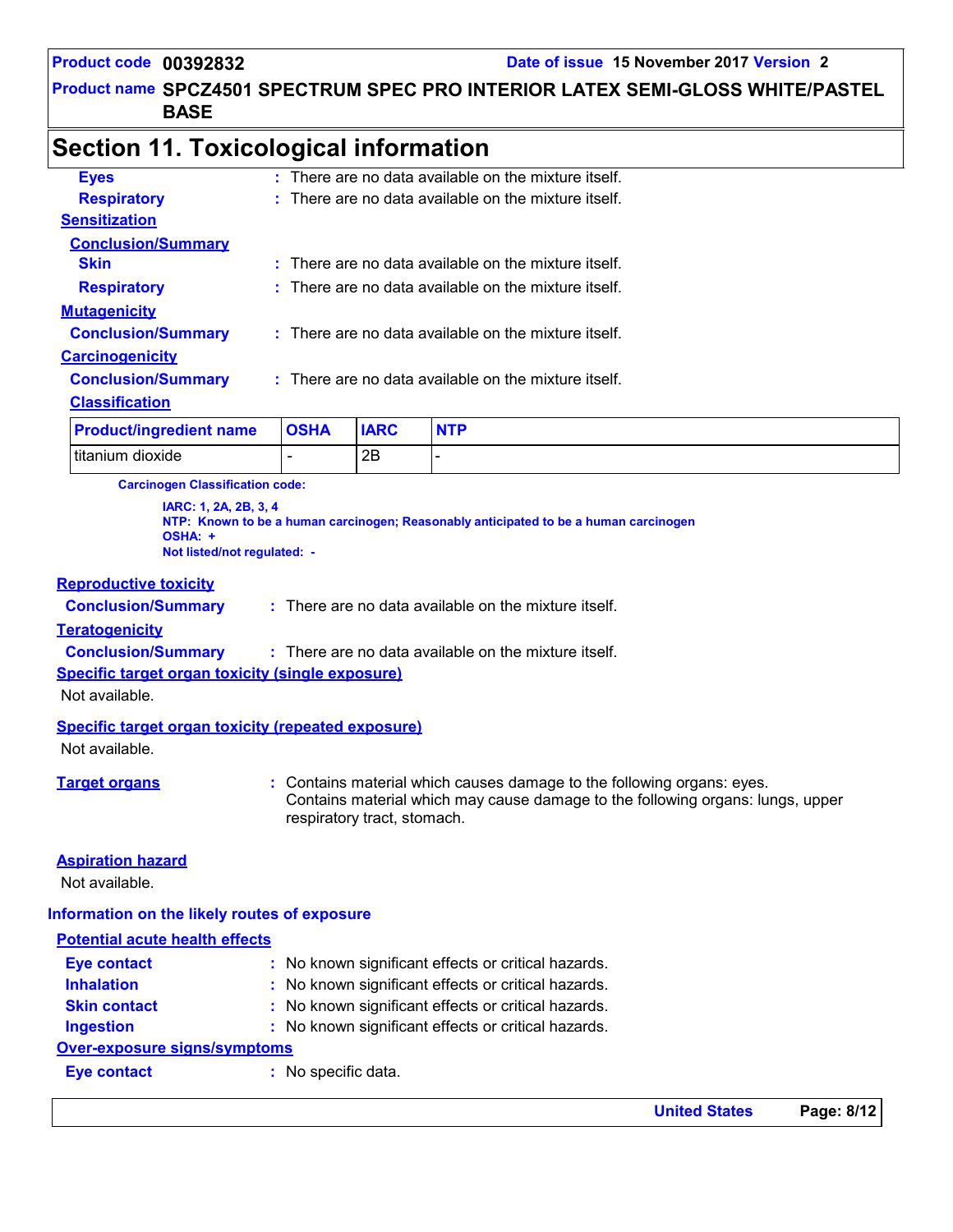**Product name SPCZ4501 SPECTRUM SPEC PRO INTERIOR LATEX SEMI-GLOSS WHITE/PASTEL BASE**

## **Section 11. Toxicological information**

| <b>Inhalation</b>                       | : No specific data.                                                                         |                                                                                                                                                                                                                                                                                                                                                             |  |  |  |
|-----------------------------------------|---------------------------------------------------------------------------------------------|-------------------------------------------------------------------------------------------------------------------------------------------------------------------------------------------------------------------------------------------------------------------------------------------------------------------------------------------------------------|--|--|--|
| <b>Skin contact</b>                     | No specific data.                                                                           |                                                                                                                                                                                                                                                                                                                                                             |  |  |  |
| <b>Ingestion</b>                        | No specific data.                                                                           |                                                                                                                                                                                                                                                                                                                                                             |  |  |  |
|                                         | Delayed and immediate effects and also chronic effects from short and long term exposure    |                                                                                                                                                                                                                                                                                                                                                             |  |  |  |
| <b>Conclusion/Summary</b>               | inhalation and dermal routes of exposure and eye contact.                                   | : There are no data available on the mixture itself. If splashed in the eyes, the liquid may<br>cause irritation and reversible damage. Ingestion may cause nausea, diarrhea and<br>vomiting. This takes into account, where known, delayed and immediate effects and<br>also chronic effects of components from short-term and long-term exposure by oral, |  |  |  |
| <b>Short term exposure</b>              |                                                                                             |                                                                                                                                                                                                                                                                                                                                                             |  |  |  |
| <b>Potential immediate</b><br>effects   | $:$ There are no data available on the mixture itself.                                      |                                                                                                                                                                                                                                                                                                                                                             |  |  |  |
| <b>Potential delayed effects</b>        | : There are no data available on the mixture itself.                                        |                                                                                                                                                                                                                                                                                                                                                             |  |  |  |
| <b>Long term exposure</b>               |                                                                                             |                                                                                                                                                                                                                                                                                                                                                             |  |  |  |
| <b>Potential immediate</b><br>effects   | : There are no data available on the mixture itself.                                        |                                                                                                                                                                                                                                                                                                                                                             |  |  |  |
| <b>Potential delayed effects</b>        | $\therefore$ There are no data available on the mixture itself.                             |                                                                                                                                                                                                                                                                                                                                                             |  |  |  |
| <b>Potential chronic health effects</b> |                                                                                             |                                                                                                                                                                                                                                                                                                                                                             |  |  |  |
| <b>General</b>                          | : No known significant effects or critical hazards.                                         |                                                                                                                                                                                                                                                                                                                                                             |  |  |  |
| <b>Carcinogenicity</b>                  | : Suspected of causing cancer. Risk of cancer depends on duration and level of<br>exposure. |                                                                                                                                                                                                                                                                                                                                                             |  |  |  |
| <b>Mutagenicity</b>                     | No known significant effects or critical hazards.                                           |                                                                                                                                                                                                                                                                                                                                                             |  |  |  |
| <b>Teratogenicity</b>                   |                                                                                             | : No known significant effects or critical hazards.                                                                                                                                                                                                                                                                                                         |  |  |  |
| <b>Developmental effects</b>            | : No known significant effects or critical hazards.                                         |                                                                                                                                                                                                                                                                                                                                                             |  |  |  |
| <b>Fertility effects</b>                | : No known significant effects or critical hazards.                                         |                                                                                                                                                                                                                                                                                                                                                             |  |  |  |
| <b>Numerical measures of toxicity</b>   |                                                                                             |                                                                                                                                                                                                                                                                                                                                                             |  |  |  |
| <b>Acute toxicity estimates</b>         |                                                                                             |                                                                                                                                                                                                                                                                                                                                                             |  |  |  |
| <b>Route</b>                            |                                                                                             | <b>ATE value</b>                                                                                                                                                                                                                                                                                                                                            |  |  |  |
| Oral                                    |                                                                                             | 120959.2 mg/kg                                                                                                                                                                                                                                                                                                                                              |  |  |  |

### **Section 12. Ecological information**

#### **Toxicity**

| <b>Product/ingredient name</b> | <b>Result</b>                    | <b>Species</b>            | <b>Exposure</b> |
|--------------------------------|----------------------------------|---------------------------|-----------------|
| Ititanium dioxide              | Acute LC50 >100 mg/l Fresh water | I Daphnia - Daphnia magna | 48 hours        |

#### **Persistence and degradability**

Not available.

#### **Bioaccumulative potential**

Not available.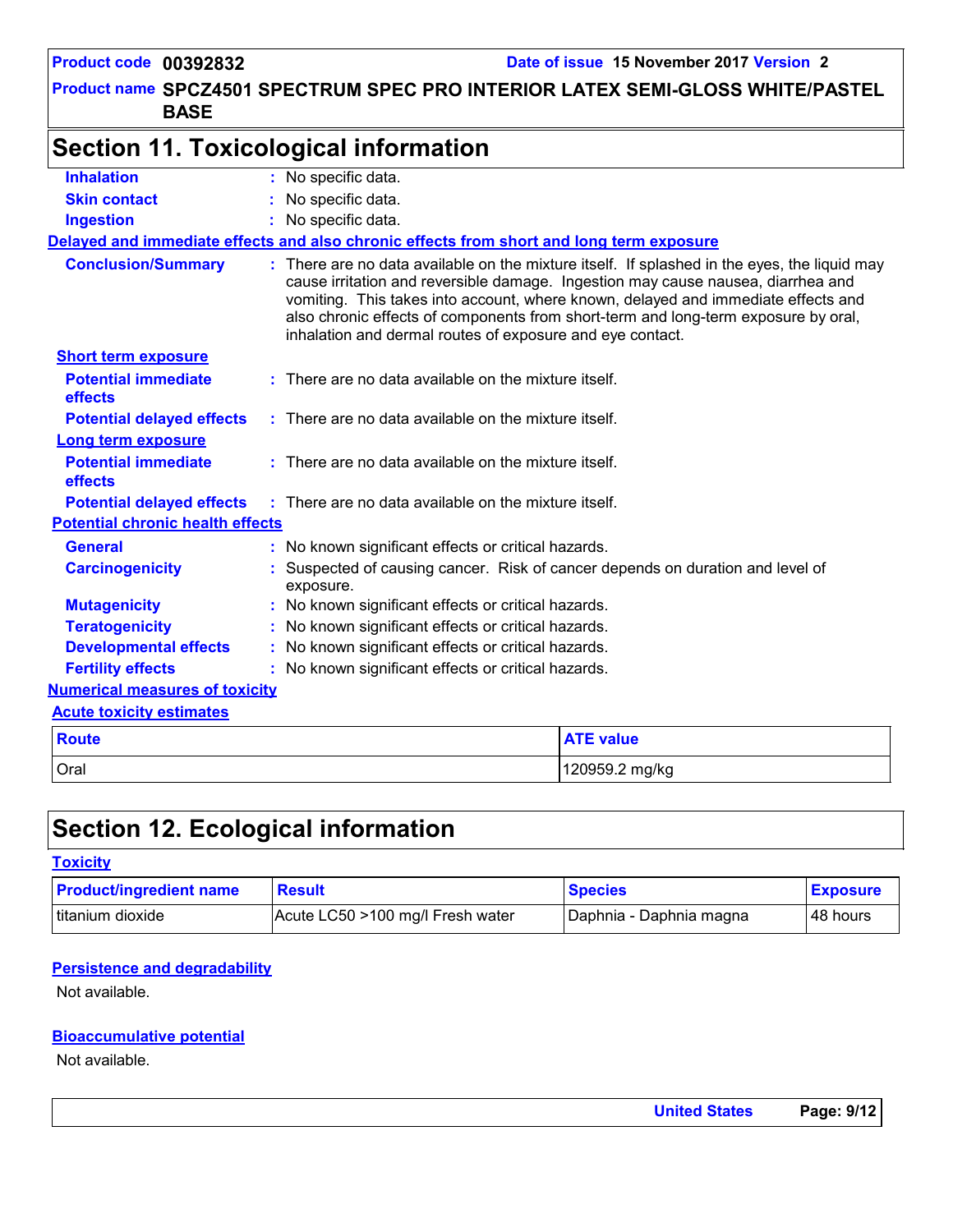**Product name SPCZ4501 SPECTRUM SPEC PRO INTERIOR LATEX SEMI-GLOSS WHITE/PASTEL BASE**

### **Section 12. Ecological information**

#### **Mobility in soil**

**Soil/water partition coefficient (K**<sub>oc</sub>)

**:** Not available.

### **Section 13. Disposal considerations**

The generation of waste should be avoided or minimized wherever possible. Disposal of this product, solutions and any by-products should at all times comply with the requirements of environmental protection and waste disposal legislation and any regional local authority requirements. Dispose of surplus and non-recyclable products via a licensed waste disposal contractor. Waste should not be disposed of untreated to the sewer unless fully compliant with the requirements of all authorities with jurisdiction. Waste packaging should be recycled. Incineration or landfill should only be considered when recycling is not feasible. This material and its container must be disposed of in a safe way. Care should be taken when handling emptied containers that have not been cleaned or rinsed out. Empty containers or liners may retain some product residues. Avoid dispersal of spilled material and runoff and contact with soil, waterways, drains and sewers. **Disposal methods :**

**Disposal should be in accordance with applicable regional, national and local laws and regulations.**

**Refer to Section 7: HANDLING AND STORAGE and Section 8: EXPOSURE CONTROLS/PERSONAL PROTECTION for additional handling information and protection of employees. Section 6. Accidental release measures**

### **14. Transport information**

|                                                                           | <b>DOT</b>                   | <b>IMDG</b>            | <b>IATA</b>            |
|---------------------------------------------------------------------------|------------------------------|------------------------|------------------------|
| <b>UN number</b>                                                          | Not regulated.               | Not regulated.         | Not regulated.         |
| <b>UN proper shipping</b><br>name                                         | $\qquad \qquad \blacksquare$ |                        |                        |
| Transport hazard class  -<br>(e <sub>s</sub> )                            |                              |                        |                        |
| <b>Packing group</b>                                                      |                              |                        |                        |
| <b>Environmental hazards No.</b><br><b>Marine pollutant</b><br>substances | Not applicable.              | No.<br>Not applicable. | No.<br>Not applicable. |

#### **Additional information**

- None identified. **: DOT**
- None identified. **: IMDG**
- **IATA :** None identified.

**Special precautions for user Transport within user's premises:** always transport in closed containers that are **:** upright and secure. Ensure that persons transporting the product know what to do in the event of an accident or spillage.

**United States Page: 10/12**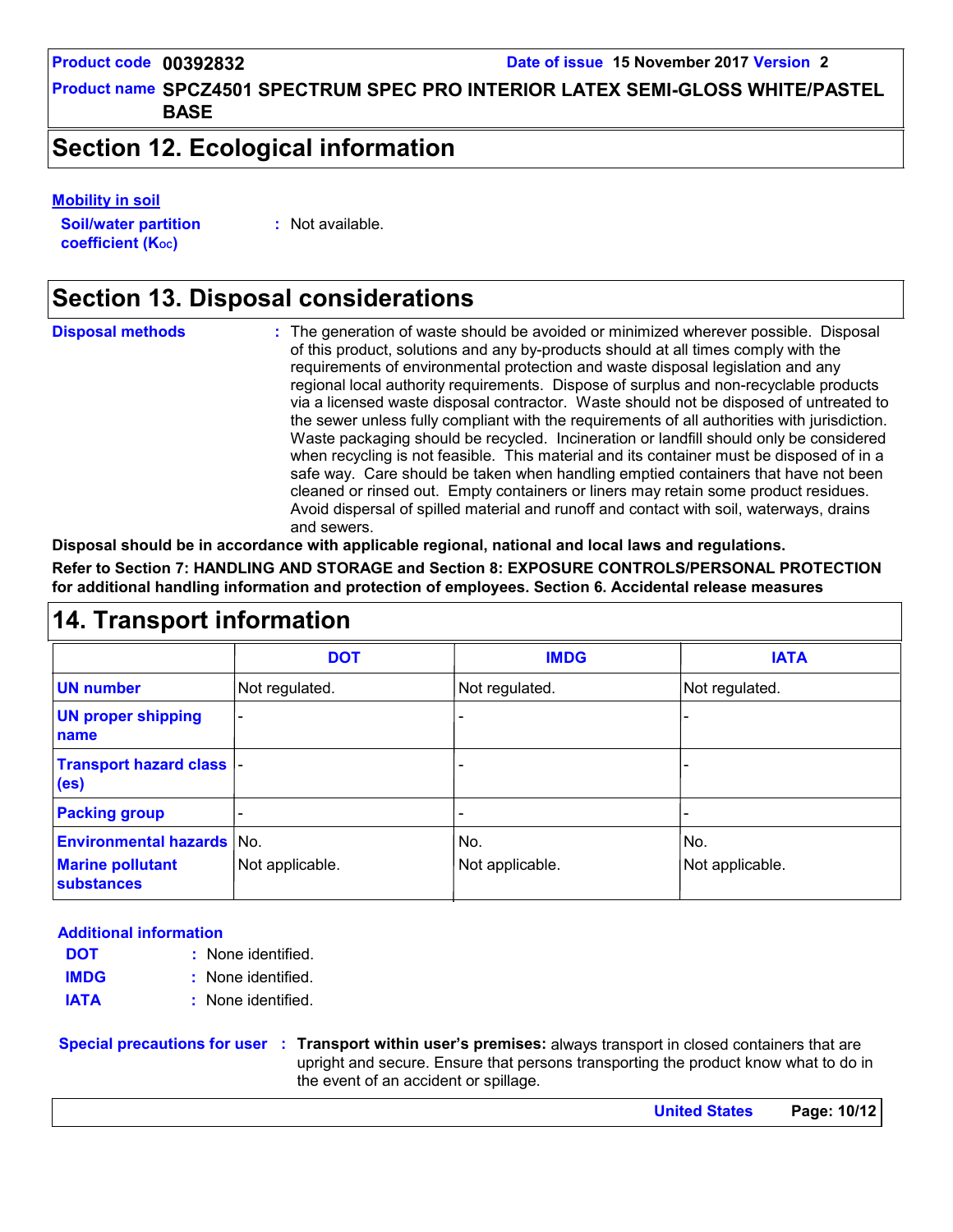### **Product name SPCZ4501 SPECTRUM SPEC PRO INTERIOR LATEX SEMI-GLOSS WHITE/PASTEL BASE**

### **14. Transport information**

### **Section 15. Regulatory information**

#### **United States**

**United States inventory (TSCA 8b) :** All components are listed or exempted.

**United States - TSCA 5(a)2 - Final significant new use rules:**

bis(2-(2-methoxyethoxy)ethyl) ether Listed

#### **SARA 302/304**

**SARA 304 RQ :** Not applicable.

**Composition/information on ingredients**

No products were found.

#### **SARA 311/312**

**Classification :** Delayed (chronic) health hazard

#### **Composition/information on ingredients**

| <b>Name</b>      | <b>Fire</b> | <b>Sudden</b><br>hazard release of<br><b>pressure</b> | <b>Reactive</b> | <b>Immediate</b><br>(acute)<br>health<br>hazard | <b>Delayed</b><br>(chronic)<br>health<br>hazard |
|------------------|-------------|-------------------------------------------------------|-----------------|-------------------------------------------------|-------------------------------------------------|
| titanium dioxide | No.         | No.                                                   | No.             | No.                                             | Yes.                                            |

**Additional environmental information is contained on the Environmental Data Sheet for this product, which can be obtained from your PPG representative.**

### **Section 16. Other information**

#### **Hazardous Material Information System (U.S.A.)**

**Health** : 3 \* **Flammability** : 0 **Physical hazards** : 0 0 ( \* ) - Chronic effects

**Caution: HMIS® ratings are based on a 0-4 rating scale, with 0 representing minimal hazards or risks, and 4 representing significant hazards or risks. Although HMIS® ratings and the associated label are not required on MSDSs or products leaving a facility under 29 CFR 1910.1200, the preparer may choose to provide them. HMIS® ratings are to be used with a fully implemented HMIS® program. HMIS® is a registered trademark and service mark of the American Coatings Association, Inc.**

**The customer is responsible for determining the PPE code for this material. For more information on HMIS® Personal Protective Equipment (PPE) codes, consult the HMIS® Implementation Manual.**

Instability : 0 **National Fire Protection Association (U.S.A.) Health**: 3 **Flammability**: 0 **Instability**: 0 **Date of previous issue : 5/5/2017 Organization that prepared the MSDS :** EHS